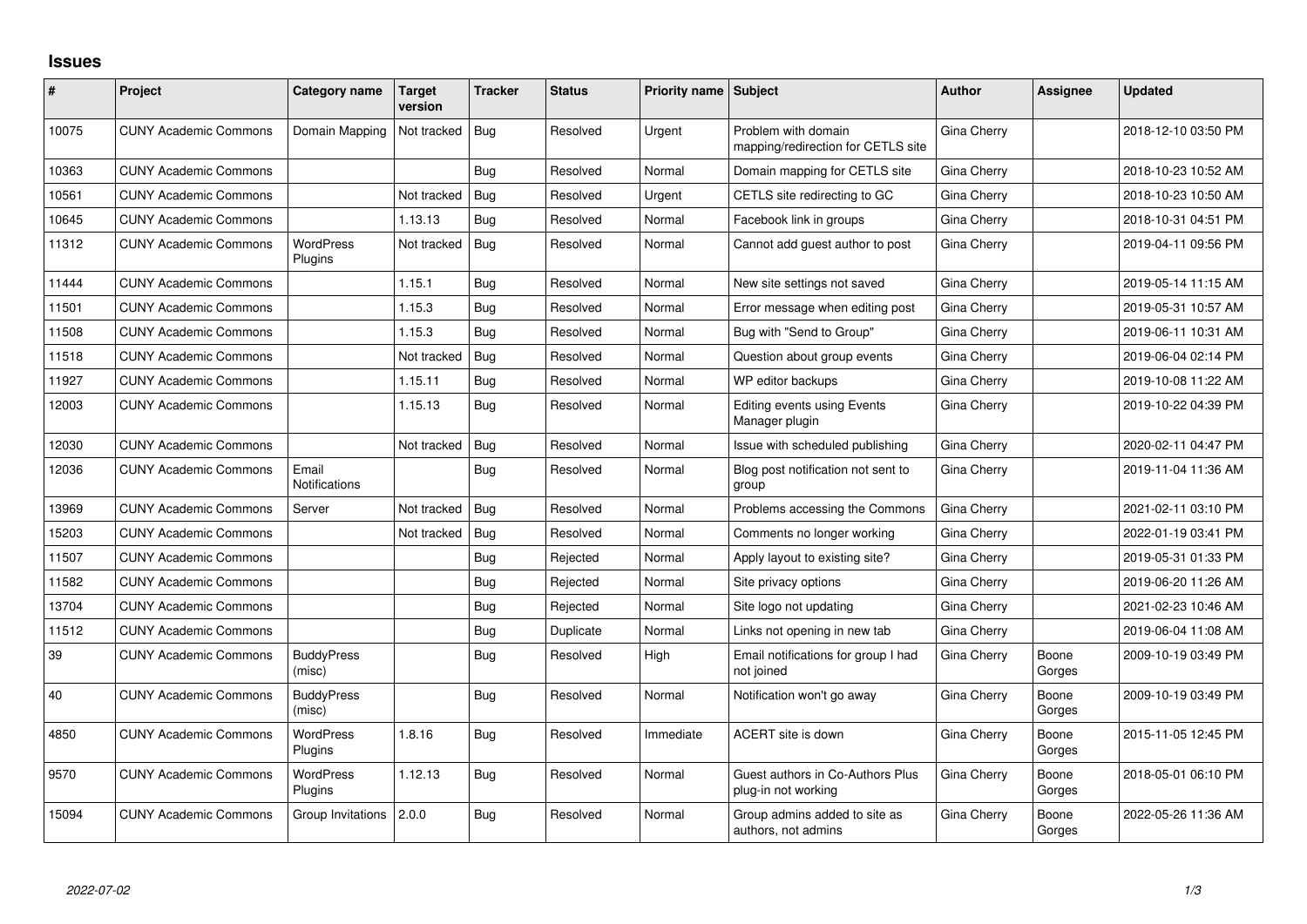| #     | Project                      | <b>Category name</b>          | <b>Target</b><br>version | <b>Tracker</b> | <b>Status</b> | <b>Priority name Subject</b> |                                                                | <b>Author</b> | Assignee              | <b>Updated</b>      |
|-------|------------------------------|-------------------------------|--------------------------|----------------|---------------|------------------------------|----------------------------------------------------------------|---------------|-----------------------|---------------------|
| 3892  | <b>CUNY Academic Commons</b> | WordPress<br>(misc)           | Future<br>release        | <b>Bug</b>     | Resolved      | High                         | The given object ID is not that of a<br>menu item.             | Gina Cherry   | Gina Cherry           | 2016-06-21 04:49 PM |
| 10800 | <b>CUNY Academic Commons</b> | Email<br>Notifications        | 1.14.3                   | Bug            | Resolved      | Normal                       | Duplicate email notifications on blog<br>comments              | Gina Cherry   | Raymond<br>Hoh        | 2019-02-13 06:05 PM |
| 11160 | <b>CUNY Academic Commons</b> | Email<br>Notifications        | 1.14.8                   | Bug            | Resolved      | Normal                       | Return of duplicate email<br>notifactions for blog comments    | Gina Cherry   | Raymond<br>Hoh        | 2019-02-27 12:33 AM |
| 11313 | <b>CUNY Academic Commons</b> | Spam/Spam<br>Prevention       | 1.17.7                   | <b>Bug</b>     | Resolved      | High                         | Overly aggressive spam filters                                 | Gina Cherry   | Raymond<br><b>Hoh</b> | 2020-11-05 04:30 PM |
| 11398 | <b>CUNY Academic Commons</b> | Email<br><b>Notifications</b> | 1.15                     | <b>Bug</b>     | Resolved      | Normal                       | Blog post notification emails are not<br>formatted             | Gina Cherry   | Raymond<br><b>Hoh</b> | 2019-05-07 03:22 PM |
| 11441 | <b>CUNY Academic Commons</b> | Reply By Email                | 1.15.3                   | <b>Bug</b>     | Resolved      | Normal                       | Blog/group comments                                            | Gina Cherry   | Raymond<br>Hoh        | 2019-06-11 11:05 AM |
| 11488 | <b>CUNY Academic Commons</b> | WordPress<br>Plugins          | 1.15.8                   | <b>Bug</b>     | Resolved      | Normal                       | Co-authors plus plug-in                                        | Gina Cherry   | Raymond<br>Hoh        | 2019-08-27 11:36 AM |
| 11513 | <b>CUNY Academic Commons</b> | Email<br>Notifications        | 1.15.4                   | <b>Bug</b>     | Resolved      | Normal                       | Extra group notification                                       | Gina Cherry   | Raymond<br>Hoh        | 2019-06-25 04:22 PM |
| 11997 | <b>CUNY Academic Commons</b> | Domain Mapping                | 1.15.13                  | <b>Bug</b>     | Resolved      | Urgent                       | Domain mapping not working for<br>CETLS site                   | Gina Cherry   | Raymond<br>Hoh        | 2019-11-12 10:38 AM |
| 14841 | <b>CUNY Academic Commons</b> | <b>WordPress</b><br>Plugins   | 1.18.20                  | <b>Bug</b>     | Resolved      | Normal                       | Issue with Co-Authors Plus in the<br>Customizr theme           | Gina Cherry   | Raymond<br>Hoh        | 2021-10-07 08:14 PM |
| 14848 | <b>CUNY Academic Commons</b> | WordPress<br>Plugins          | 1.18.21                  | Bug            | Resolved      | Normal                       | Bug with Gravity Forms/Commons<br>interaction                  | Gina Cherry   | Raymond<br>Hoh        | 2021-10-13 06:51 PM |
| 11649 | <b>CUNY Academic Commons</b> | WordPress<br><b>Plugins</b>   | 2.0.3                    | Bug            | In Progress   | Normal                       | CC license displayed on every page                             | Gina Cherry   | Raymond<br>Hoh        | 2022-06-29 11:32 AM |
| 7944  | <b>CUNY Academic Commons</b> | WordPress<br>Plugins          | 1.10.16                  | Feature        | Resolved      | Normal                       | MailChimp plug-in                                              | Gina Cherry   |                       | 2017-04-11 12:38 PM |
| 11511 | <b>CUNY Academic Commons</b> | <b>WordPress</b><br>Plugins   | 1.15.3                   | Feature        | Resolved      | Normal                       | Plug-in request                                                | Gina Cherry   |                       | 2019-06-11 11:05 AM |
| 11646 | <b>CUNY Academic Commons</b> |                               | Not tracked              | Feature        | Resolved      | Normal                       | Redmine request                                                | Gina Cherry   |                       | 2019-07-23 11:17 AM |
| 14568 | <b>CUNY Academic Commons</b> | WordPress<br>Plugins          | 1.18.14                  | Feature        | Resolved      | Normal                       | Plugin request: Gravity Forms<br>Advanced Post Creation Add-On | Gina Cherry   |                       | 2021-07-13 01:18 PM |
| 3669  | <b>CUNY Academic Commons</b> | WordPress<br>Plugins          | 1.7.4                    | Feature        | Resolved      | Normal                       | Plug-in request: Collapse-o-matic                              | Gina Cherry   | Boone<br>Gorges       | 2014-11-21 11:14 AM |
| 3976  | <b>CUNY Academic Commons</b> | Email<br>Notifications        | 1.7.18                   | Feature        | Resolved      | Normal                       | Emails to blog subscribers should<br>be sent in HTML           | Gina Cherry   | Boone<br>Gorges       | 2015-04-12 02:18 PM |
| 3998  | <b>CUNY Academic Commons</b> | WordPress<br>Plugins          | 1.7.19                   | Feature        | Resolved      | Normal                       | Voicethread plugin                                             | Gina Cherry   | Boone<br>Gorges       | 2015-04-21 02:35 PM |
| 4751  | <b>CUNY Academic Commons</b> | <b>WordPress</b><br>Themes    | 1.8.13                   | Feature        | Resolved      | Normal                       | Request for two plug-ins                                       | Gina Cherry   | Boone<br>Gorges       | 2015-10-13 09:29 AM |